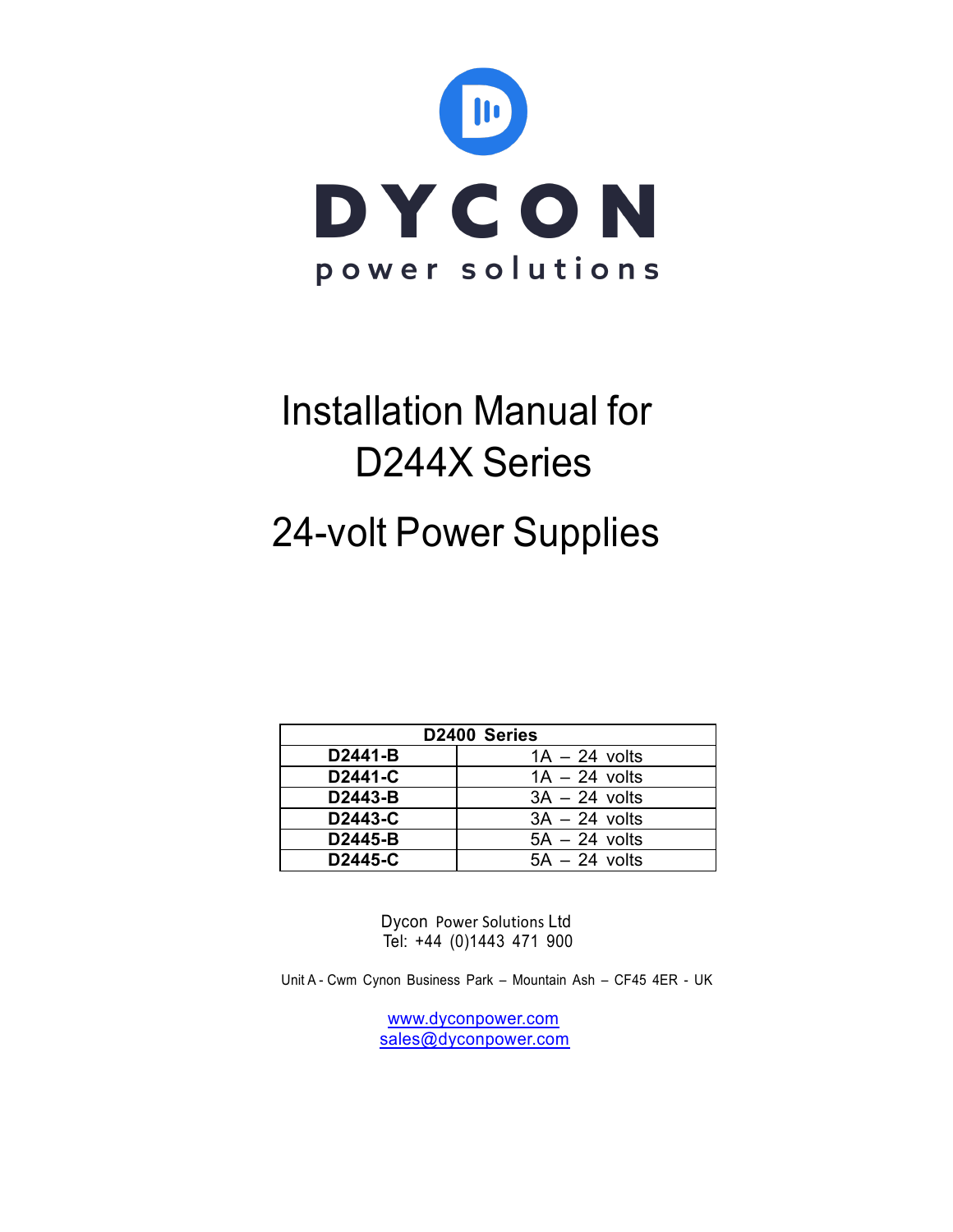#### **Overview**

The Dycon D244X series of power supplies are switched mode power supplies with three normally closed volt-free outputs for signalling status and serviceability of the units.

The power supplies all provide a nominal 27.4V when powered from a 230V AC supply and a nominal 24V when powered from standby batteries.

The power supplies have the following features:

- PSU fault volt-free output and LED display
- Battery fault volt-free output and LED display
- AC power status volt-free output and LED display
- On/Off power switching control input with pull-up, compatible with voltage-free contacts
- Jumper for selecting inverted or normal power switching operation
- Status LED display indicating normal/standby operation and On/Off switching status
- Power supply internal fault monitoring
- Over-voltage output protection
- Inductive and capacitive load switching surge protection and snubbing
- Intelligent electronic fuse output protection with automatic reset
- Highly efficient power conversion better than 85%
- Constant current battery charging

The switched output is designed for highly inductive loads such as access control door strikes and locks and is protected to control high voltage back-EMF spikes.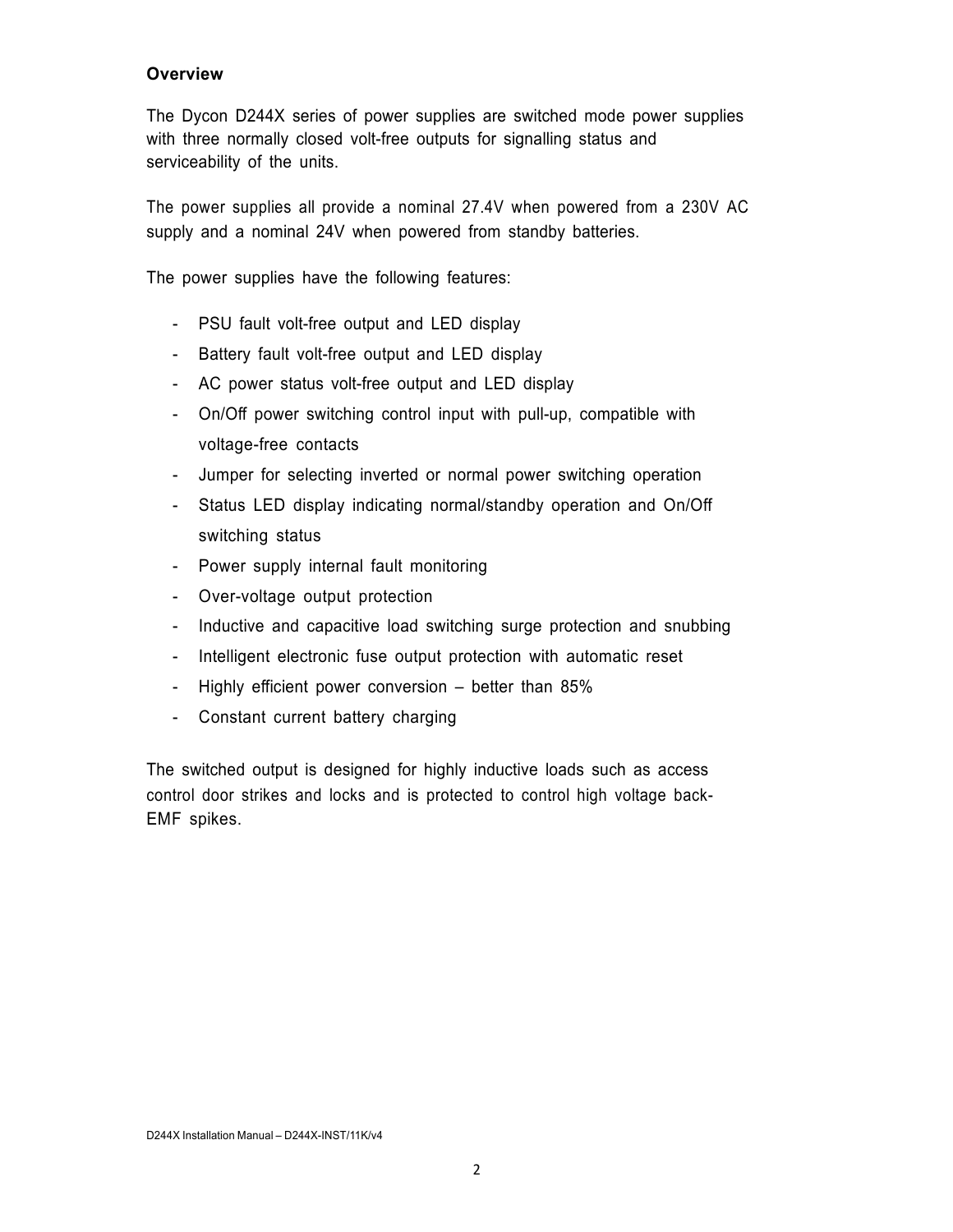#### **Layout D2441 / D2443 / D2445**

The board is largely enclosed in a screening can.



#### **Installation**

Mount the metal enclosure onto the wall.

Connect the Live, Earth and Neutral terminals to an un-switched fused spur.

Connect the On/Off switching control to the control unit. Select the mode of operation using the jumper (see page 4).

Connect the Normally Closed relay outputs to the monitoring equipment used to report and signal equipment faults.

Connect the 24v power output to the system.

Fit the battery connectors as appropriate (2 x 7AH batteries in B box; 2 x 7AH or 2 x 17AH in C box).

Switch on the AC supply and confirm that the "AC OK" LED is lit.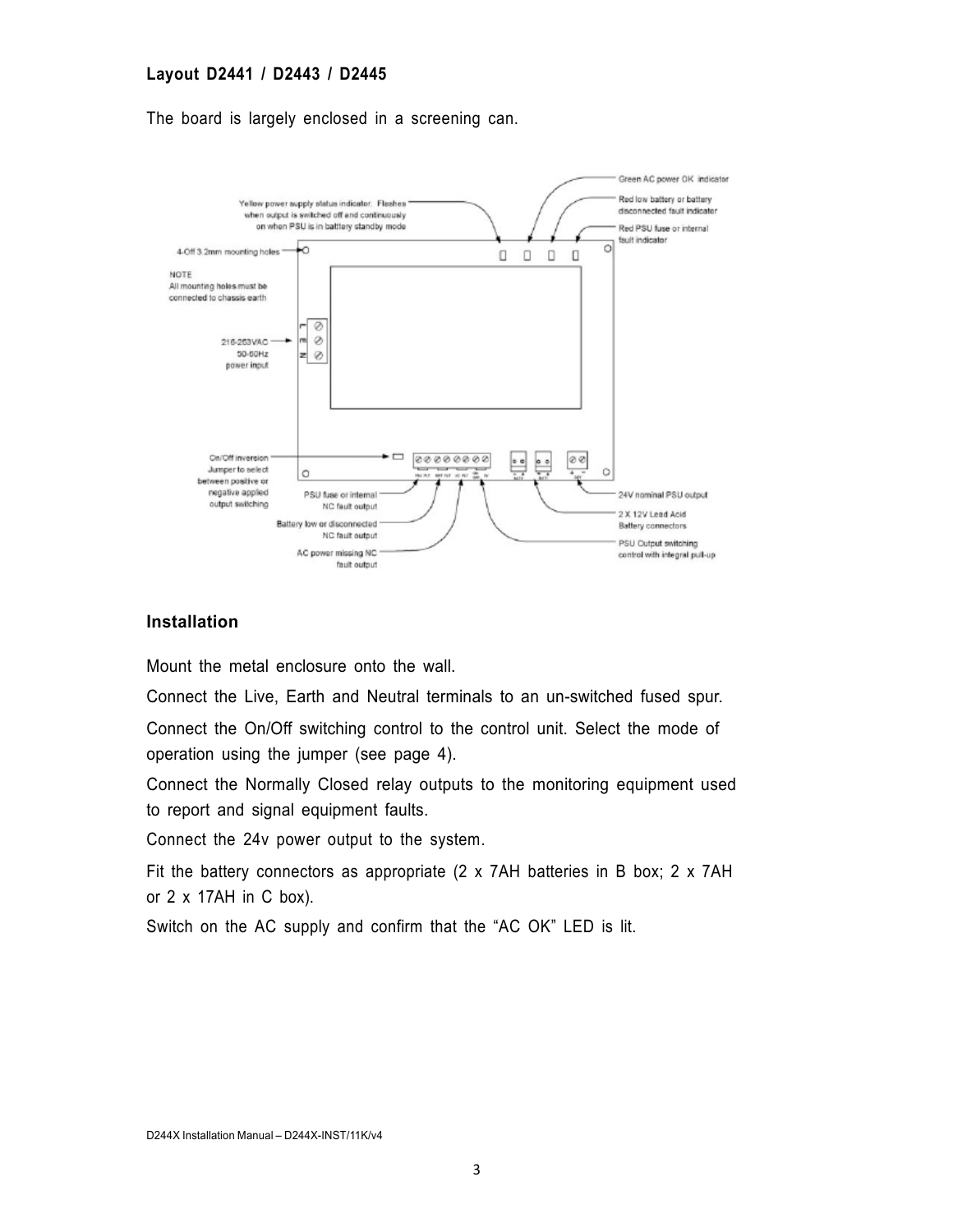#### **External Power Supply (AC Supply)**

The power supply has a three-way terminal block for Live, Earth and Neutral connections. Mains earth is isolated from the 0v output. When supplied boxed, mains earth is connected to the metal enclosure.

#### **On/Off Input**

This input is 30V tolerant and 5V logic compatible. It has an internal 100K resistor pull-up connected to 5V and is designed to work with 5V logic outputs, NO and NC voltage free contacts and open collector outputs.

If the jumper is not fitted and the On/Off input is left unconnected, the power supply will be switched on and operation as normal.

 $OMI$ 

OFF

**OV** 

Switching examples are shown below:



## **Outputs**

#### **24V Power Output**

(transistor on)

The voltage output varies depending on load from a nominal 27.4V output when operating normally from 230V AC power to a nominal 24V without AC power, depending on load and battery condition, finally dropping to about 21V before automatic battery disconnection. The output is rated at a maximum of 5A (D2445), 3A (D2443) and 1A (D2441).

The output is electronically protected against short-circuit and overload.

#### **Battery Charging Output**

Two connectors are provided to connect two 12V lead acid batteries in series to give 24 volts to the PSU. When AC power is present the batteries are float charged at a nominal 27.4 volts current limited to about 300mA. The battery charging output is power limited to prevent short circuit damage.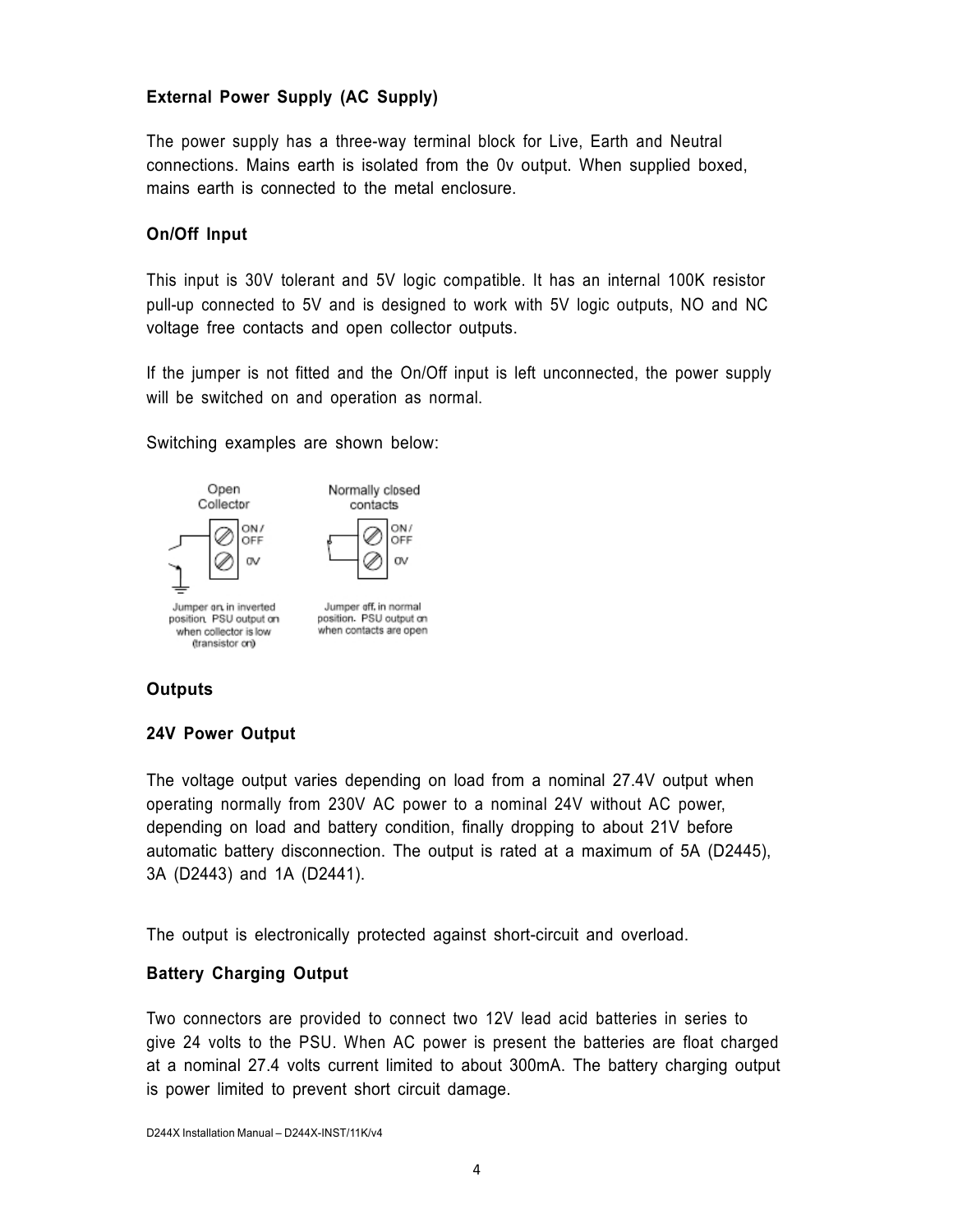#### **Relay Outputs**

Three optically isolated voltage-free relay outputs are provided. The outputs are rated at 60V at 100mA with a "contact" resistance of 16 Ohms. The relays are normally activated when the PSU is in a "no fault" condition, providing normally closed contacts. The contacts will be opened when the PSU has all power removed from it.

#### **AC Fault**

The AC Fault relay will open when a low AC input of below a threshold of 175V  $\pm$ 25V is detected.

**NOTE:** The AC supply must be isolated before investigating an AC fault as a high residual voltage may be present.

#### **Battery Fault**

The following battery faults are registered:

- 1. Battery disconnected.
- 2. Low battery detected when battery voltage is lower than 22V and reset when battery voltage is higher than 23V.

The relay is opened when either of the above faults is detected.

#### **PSU Fault**

The PSU fault relay will open when any of the following faults are detected:

- 1. Thermal shutdown.
- 2. Undefined internal fault.
- 3. Battery charging fault.
- 4. Output fuse fault.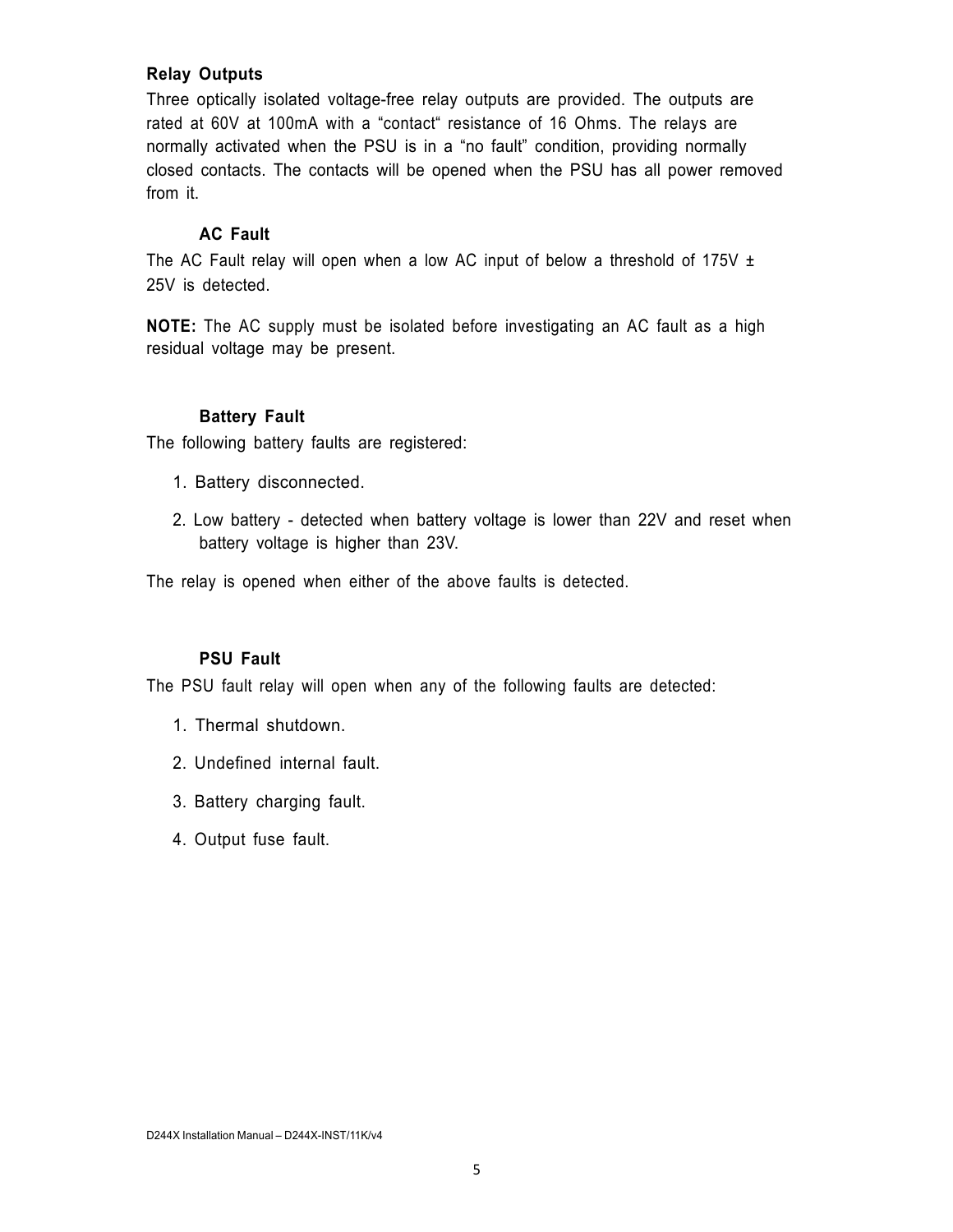| <b>Status LED</b>  | Off when operating normally with AC power present and the<br>output switched on                                                               |
|--------------------|-----------------------------------------------------------------------------------------------------------------------------------------------|
|                    | Continuously on when operating in standby, battery powered<br>mode                                                                            |
|                    | Flashing when the output is switched off, in both normal and<br>standby mode                                                                  |
|                    | <b>Note:</b> the status LED does not display any other PSU informa<br><sub>on</sub>                                                           |
| <b>AC OK LED</b>   | Illuminated when AC power is applied, the LED will be<br>extinguished when the AC voltage falls between a threshold d<br>between 200V to 150V |
| <b>BAT FLT LED</b> | On when any battery faults are detected                                                                                                       |
| <b>PSU FLT LED</b> | On when any PSU faults are detected                                                                                                           |

#### **Battery Protection**

The batteries and electronic circuitry are protected against reverse polarity connection and short-circuits.

## **Maintenance**

There are no user serviceable parts. No maintenance is required other than routine periodic testing and replacement of the standby batteries.

## **Please note that high voltage is present under the cage – handle with care. Do NOT touch. Do NOT remove the cage.**

For further information on routine battery replacement, please contact your battery supplier or manufacturer.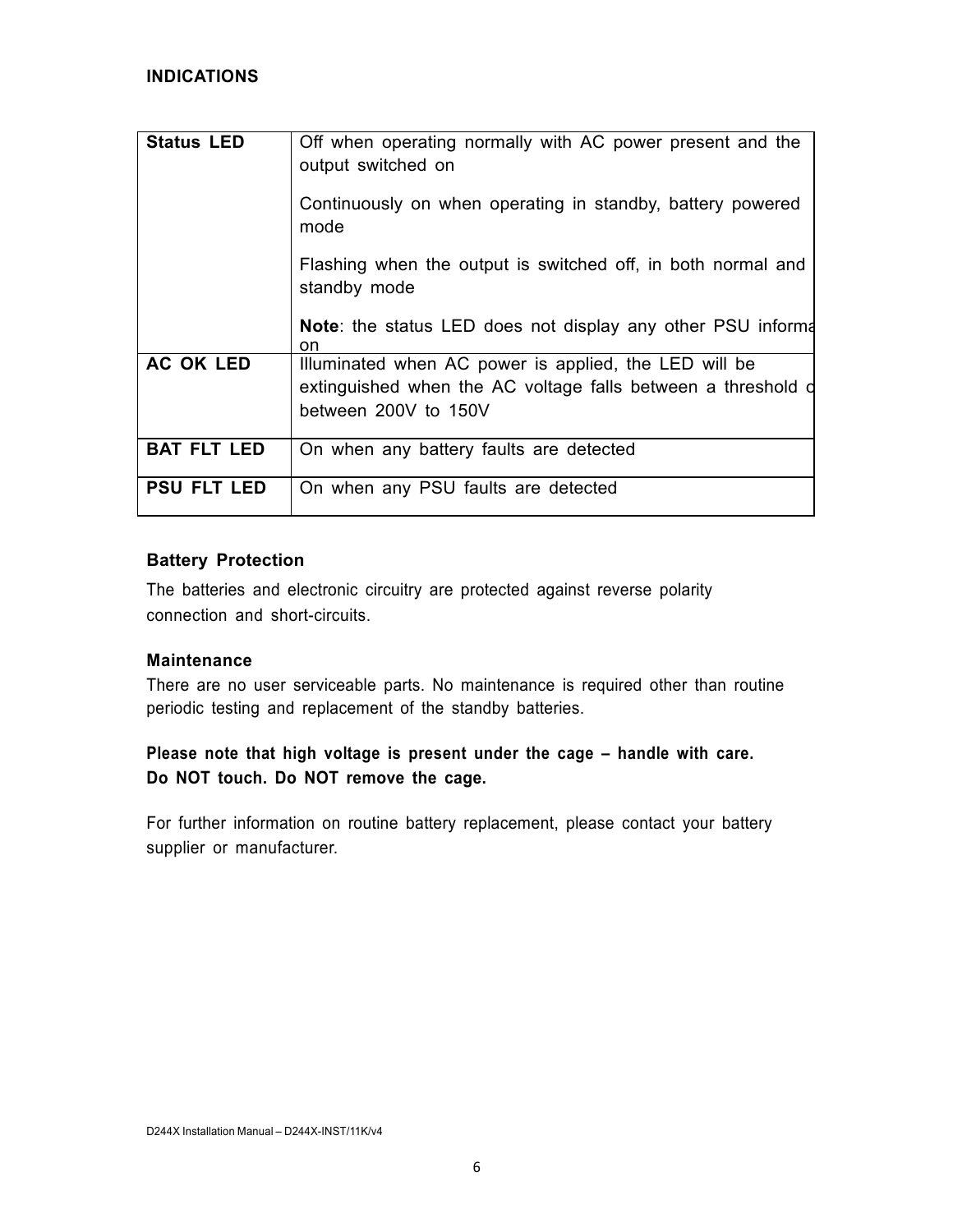## **Fault Finding**

The LED displays can be used to identify a number of different possible faults on the system as shown in the table below:

| <b>Condition</b>         | <b>Status LED</b> | <b>Battery LED</b> |            | <b>AC OK LED PSU Fault LED</b> |
|--------------------------|-------------------|--------------------|------------|--------------------------------|
| AC power on, output on   | <b>OFF</b>        |                    | <b>ON</b>  |                                |
| AC power off             | <b>ON</b>         |                    | <b>OFF</b> |                                |
| AC power on, output off  | Flashing          |                    | <b>ON</b>  |                                |
| AC power off, output off | Flashing          |                    | <b>OFF</b> |                                |
| Batteries disconnected   |                   | <b>ON</b>          |            |                                |
| <b>Batteries failed</b>  | --                | <b>ON</b>          | --         |                                |
| Batteries low <22V       | --                | <b>ON</b>          | --         |                                |
| <b>PSU fault</b>         |                   |                    | --         | <b>ON</b>                      |
| Output overvoltage*      |                   |                    | --         | $ON^*$                         |
| Output fuse fail         |                   |                    | --         | <b>ON</b>                      |

\*overvoltage is an output voltage over 30V DC. The output will switch off until the unit is powered down and reset by reconnecting the power.